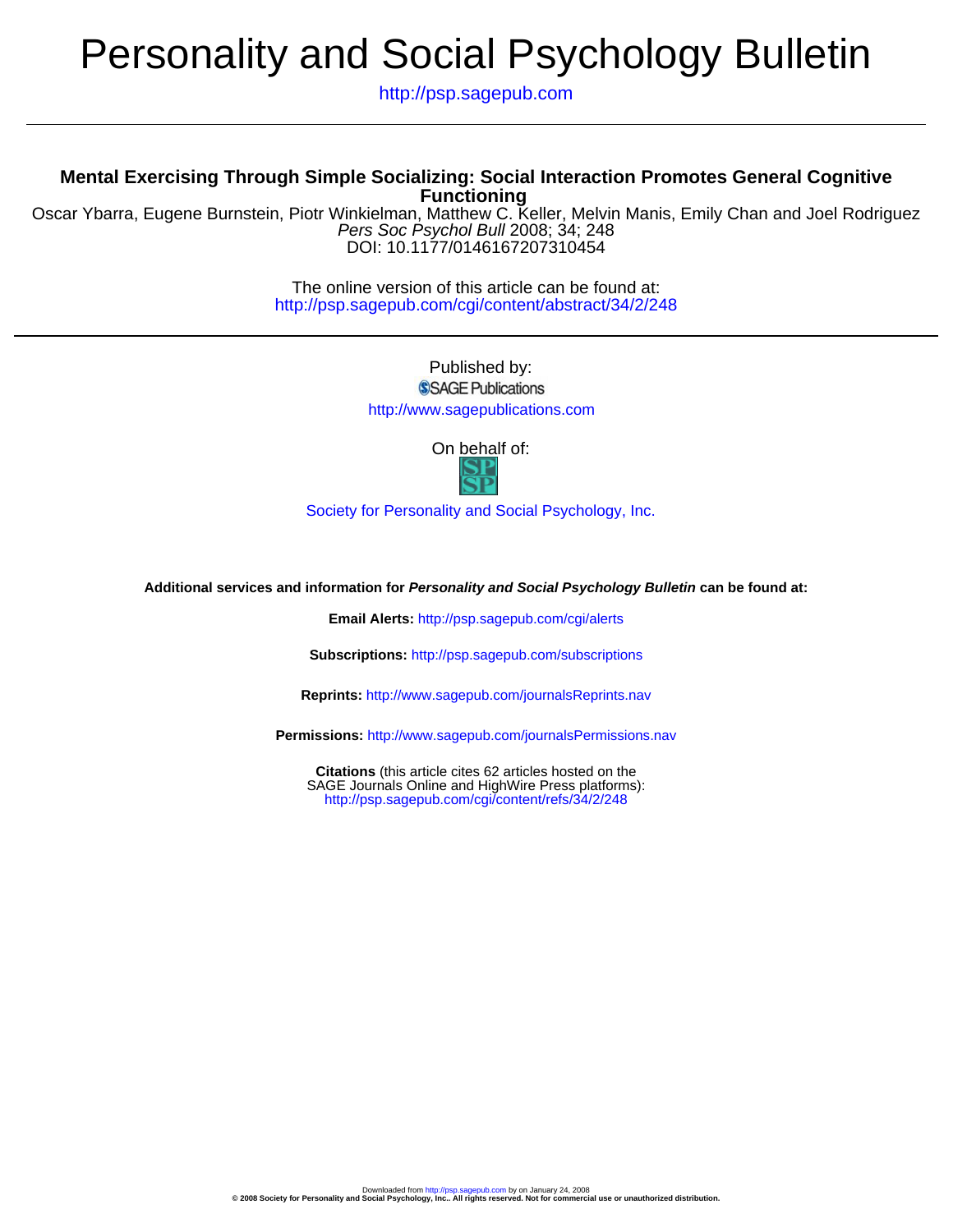# Mental Exercising Through Simple Socializing: Social Interaction Promotes General Cognitive Functioning

**Oscar Ybarra** *University of Michigan*

**Eugene Burnstein**

*University of Michigan, University of Warsaw*

**Piotr Winkielman** *University of California, San Diego*

**Matthew C. Keller** *University of Colorado, Boulder*

**Melvin Manis** *University of Michigan*

**Emily Chan** *Colorado College*

**Joel Rodriguez**

*U.S. Federal Bureau of Investigation*

*Social interaction is a central feature of people's life and engages a variety of cognitive resources. Thus, social interaction should facilitate general cognitive functioning. Previous studies suggest such a link, but they used special populations (e.g., elderly with cognitive impairment), measured social interaction indirectly (e.g., via marital status), and only assessed effects of extended interaction in correlational designs. Here the relation between mental functioning and direct indicators of social interaction was examined in a younger and healthier population. Study 1 using survey methodology found a positive relationship between social interaction, assessed via amount of actual social contact, and cognitive functioning in people from three age groups including younger adults. Study 2 using an experimental design found that a small amount of social interaction (10 min) can facilitate cognitive performance. The findings are discussed in the context of the benefits social relationships have for so many aspects of people's lives.* 

*Keywords: cognitive performance; socializing; mental exercise; social intelligence; executive function; group living*

Descartes' famous philosophical statement, "Cogito ergo sum" or "I think therefore I am" captures a core aspect of people's identity, which also seems to be reflected in the moniker we have placed on our own species, *Homo sapiens*, the wise or knowing man. It appears that the capacity to cogitate holds a special place in people's lives. From the first weeks of human life parents rush to buy whatever new gadgets will allow their children to blossom mentally. And at the sunset stages of life, older adults scramble doing various brain

*PSPB*, Vol. 34 No. 2, February 2008 248-259

**Authors' Note:** This research was supported in part by a seed grant from the Center for Aging and Cognition: Health, Education, & Training (CACHET) at the Institute for Social Research and National Science Foundation Grant BCS-0217294 to Piotr Winkielman. We thank Amy Kiefer for her help in conducting literature searches, Lynne Schaberg for her assistance with some of the analyses, and Hal Pashler and Tim Rickard for helpful discussions. Correspondence should be addressed to Oscar Ybarra, University of Michigan, Department of Psychology and Research Center for Group Dynamics, 530 Church Street, Ann Arbor, MI 48109-1109; e-mail: oybarra@umich.edu.

DOI: 10.1177/0146167207310454

<sup>© 2008</sup> by the Society for Personality and Social Psychology, Inc.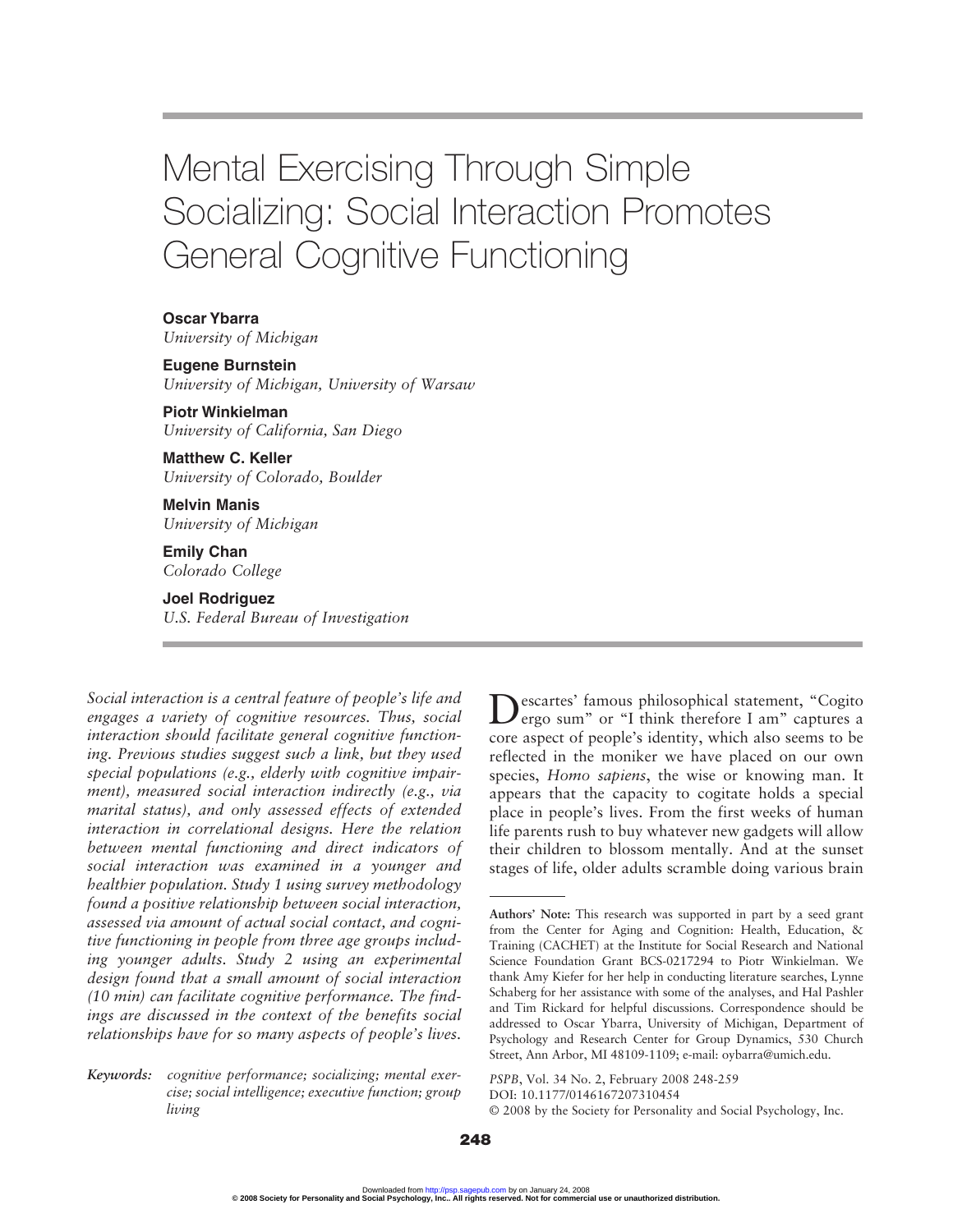teasers to stave off mental decline. In this research we propose that more social factors, like simply engaging in social interaction, can also play a role in helping people stay mentally sharp.

Up until recent history, people's lives have been dominated by being socially connected and having relationships with others (Aries, 1962). In their classic book, Cartwright and Zander (1953) allude to this by referring to an alien who is visiting earth for the first time. They note that the alien would be impressed by the amount of time people spend doing things with others. For example, people tend to gather and live in the same dwellings, satisfy various biological needs within the group, depend on the same economic support, rear children together, and generally care for one another. People's education also tends to occur in groups, and much of the work that occurs in the world is carried out by people performing duties and activities interdependently (Cartwright & Zander, 1953). Human life has traditionally been a socially connected one, possibly one with deep phylogenetic roots (cf. Jolly, 1966).

In more recent times, though, social connections among people seem to be on the decline. As Putnam (2000) has noted in his book, *Bowling Alone*, there has been much loss in social capital in the United States over the last couple of decades. This is evident, for example, in the decline of the number of organizations people are part of and the number of meetings they attend that involve being around others and having face-to-face interaction. There has also been a decline in family dinners and the occasion with which people have friends over for a visit. Other research indicates that people have fewer close others they can talk to about their innermost thoughts and feelings (McPherson, Smith-Lovin, & Brashears, 2006). Our society appears to be in a state of social decline, not one in which the environment is chaotic and people fear for their lives, but one in which people have fewer interactions and relations with others.

Having few social connections has been shown to have important implications for people's health. For example, a preference for being with others is strongly correlated with well-being (Sinha & Verma, 1990; Triandis et al., 1986), whereas people with low social support are more prone to mental illness (McGuire & Raleigh, 1986), depression (Gladstone, Parker, Malhi, & Wilhelm, 2007), and lower immunocompetence (Kiecolt-Glaser, Garner, Speicher, Penn, & Glaser 1984). In addition, socially rejected individuals have been shown to suffer from self-regulation deficits (e.g., Baumeister, DeWall, Ciarocco, & Twenge, 2005). Studies have also shown that fewer social connections are related to the risk of death even after controlling for level of health (House, Landis, & Umberson, 1988). Social interaction and relationships add to people's quality of life in numerous ways.

But social interaction might be good not only for physical health. In the present research we propose that social interaction can also facilitate cognitive functioning,<sup>1</sup> including long-term and short-term effects on performance. This prediction is grounded in several lines of research.

Research in social cognition has long emphasized that the inferential processes underlying social interaction involve a complex set of computations (Heider, 1958; Mead, 1934). For example, a simple exchange of views between two people requires that they pay attention to each other, maintain in memory the topic of the conversation and respective contributions, adapt to each other's perspective, infer each other's beliefs and desires, assess the situational constraints acting on them at the time, and inhibit irrelevant or inappropriate behavior. Some of these processes are automatic, but others depend on limited-capacity cognitive resources often subsumed by the term *executive functions*, which include capacities such as attention, working memory, and cognitive control (Shallice, 1988; E. E. Smith & Jonides, 1999). For example, a host of social cognition studies has shown that loading working memory can influence many strategic aspects of social inference (Gilbert, Pelham, & Krull, 1988; Trope, 1986).

The involvement of general cognitive capacities in social inference is also documented by social cognitive neuroscience (Lieberman, Gaunt, Gilbert, & Trope, 2002). For example, the understanding of others' beliefs and desires relies on the prefrontal cortex, especially medial and orbitofrontal cortex—regions that are traditionally associated with executive function, especially working memory and attention (e.g., Baron-Cohen & Ring, 1994; Brunet, Sarfati, Hardy-Bayle, & Decety, 2000; Fletcher et al., 1995; Frith & Frith, 1999; Royall et al., 2002; E. E. Smith & Jonides, 1999). Similarly, control over the expression of beliefs and attitudes is subserved by prefrontal and parietal regions, the same regions involved in general cognitive control (Amodio & Frith, 2006; Nielson, Langenecker, & Garavan, 2002). The critical role of these regions in social interaction is illustrated by the profound effects of their damage to social reasoning and behavior (Blumberg et al., 1999; Damasio, 1994; Kling, 1986; Kling & Steklis, 1976; Moll, de Oliveira-Souza, Bramati, & Grafman, 2002; Myers, Swett, & Miller, 1973; Stone, Baron-Cohen, & Knight, 1998). Of course, there is some differentiation of neural mechanisms supporting social and nonsocial cognition, but for the purpose of our argument here, we primarily want to highlight the enormous importance of executive functions for social cognition (Adolphs, 2001).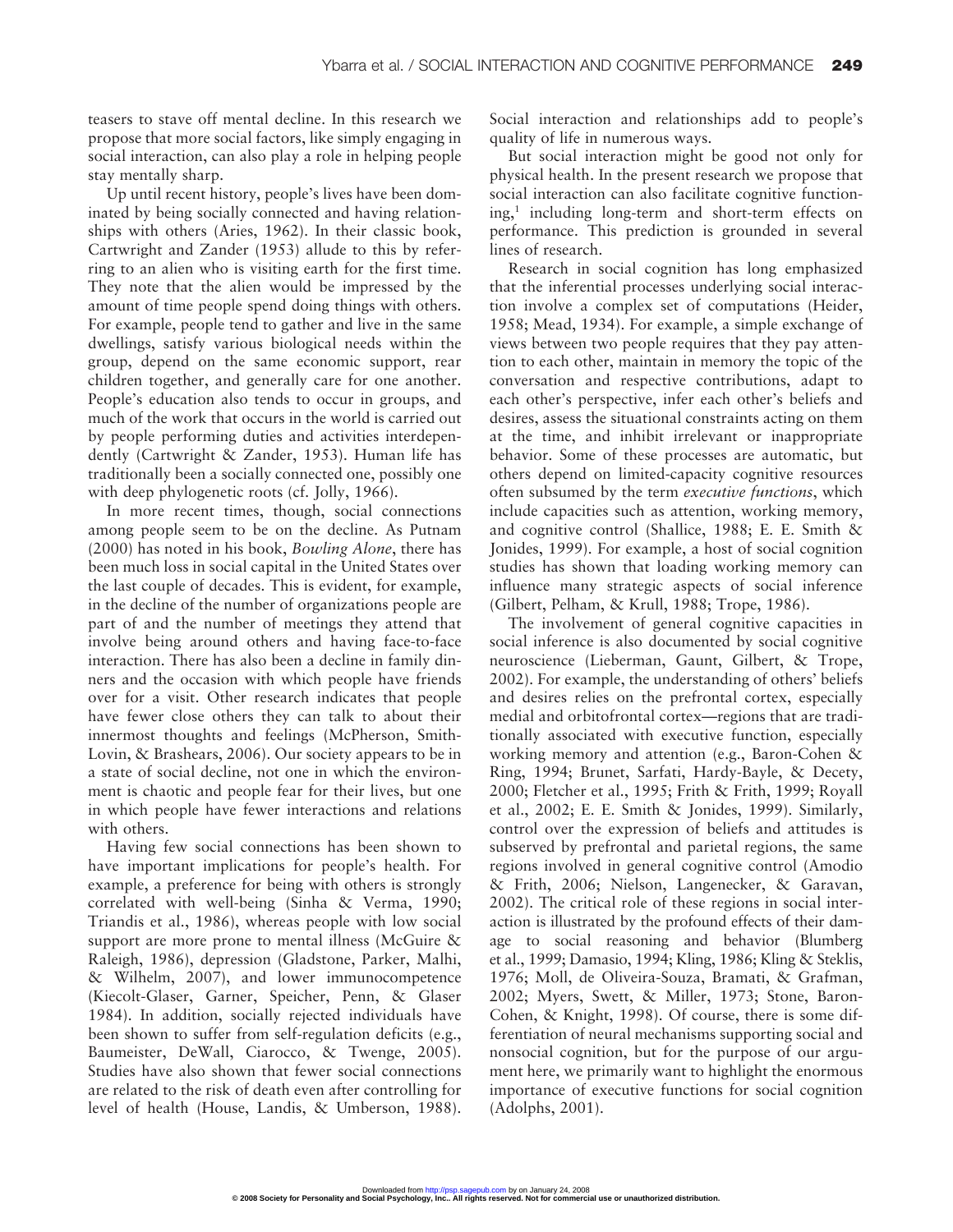Given the evidence for the functional and neural overlap between social and general cognitive functioning, there is remarkably little research testing whether social interaction can promote cognitive capacities. One reason for this could be that until recently general cognitive capacities were seen as relatively fixed and not subject to change, at least in nonclinical populations. However, this picture is changing in light of several pieces of evidence. For one, research in cognitive neuroscience has shown that the actual capacity of working memory and attention can increase with training and facilitate performance in novel, unrelated tasks (Olesen, Westerberg, & Klingberg, 2004; Posner & Rothbart, 2005). Importantly, these effects can be observed in typical, as well as clinical, populations and can occur after a few weeks of training, reflecting more permanent effects. These findings are especially relevant to the present Study 1, which explores long-term effects. However, beneficial effects of social interaction on cognitive performance should also be observed with short training episodes, as we examine in Study 2. In this case, the underlying mechanisms are better characterized as "resource priming" or preactivation of general mental operations involved in both social interaction and cognitive tasks. This is analogous to how the activation of more specific procedures and concepts in memory readies semantically related knowledge and behavioral patterns (Anderson, 1993; E. R. Smith, 1994). Such a mechanism presumably underlies transfer benefits across tasks that share little common content but engage the same general cognitive skills, such as working memory and attention (Baddeley, 2002; Singley & Anderson, 1989). In short, the emerging evidence makes it plausible that engaging in social interaction should have beneficial effects on general cognitive skills, even with nonclinical populations, and that these effects should be observed in both the long term and short term.

# A Possible Relationship Between Social Interaction and Cognitive Functioning

Some research has considered the relationship between social interaction and cognitive functioning. However, in those studies social interaction is usually not the main focus of the research. Furthermore, many times it is assessed with very indirect social indicators (third-party reports) or it is conflated with a variety of indicators, some of which are poor proxies of actual social contact (e.g., marital status). In addition, this research is restricted to elderly populations and tends to focus on extreme forms of cognitive impairment or even disease rather than the typical range of mental functioning. Nevertheless, available studies are at least suggestive of a relationship between social interaction and cognitive functioning.

For example, investigators found that the risk of developing Alzheimer's disease was lower for people who were described by an informant as socially active than those described as socially inactive (Kondo & Yamashita, 1990). A recent study has also shown that the risk of developing Alzheimer's disease was higher for people reporting feeling lonely (Wilson et al., 2007). These findings are additionally buttressed by lab experiments showing that simply imagining that one has been socially rejected negatively affects cognitive performance (Baumeister, Twenge, & Nuss, 2002). Additional studies have also shown that very general indicators of people's social environment, such as recreational activities, were related to a lower incidence of dementia (Fabrigoule et al., 1995).

Other research has attempted to study more specifically the features of people's social networks in relation to the development of dementia (Fratiglioni, Wand, Ericsson, Maytan, & Winblad, 2000). In this research the measure of people's social networks included marital status and whether a person lived with a partner or other persons, number of close social ties (relatives and close friends), frequency of contact with these various parties, and the person's satisfaction with these contacts. The results indicated that low levels of social engagement were related to an increased risk of developing dementia.

Finally, some research suggests that at least among the elderly, social factors are related to general cognitive functioning and not just extreme impairments. For example, in studies of noninstitutionalized elderly persons and a high-functioning group of elderly participants, researchers found that greater social engagement (e.g., presence of spouse, contact with friends, group memberships) was associated with better cognitive functioning (Bassuk, Glass, & Berkman, 1999; Seeman, Lusignolo, Albert, & Berkman, 2001; see also Arbuckle, Gold, Andres, Schwartzman, & Chaikelson's, 1992, study on elderly men).

## The Present Research

The preceding studies are encouraging and point to a potentially important relationship between social factors and cognitive functioning. However, these studies bring up various issues. As noted earlier, in some of these studies vague activities are taken as indicators of degree of social interaction. In addition, many times a person's marital status was not controlled for but included as an indicator of degree of social interaction and combined with indicators that varied in specificity (e.g., marital status vs. frequency of contact). Furthermore, the samples were limited to older adults. Finally, no study that we know of has shown that social interaction can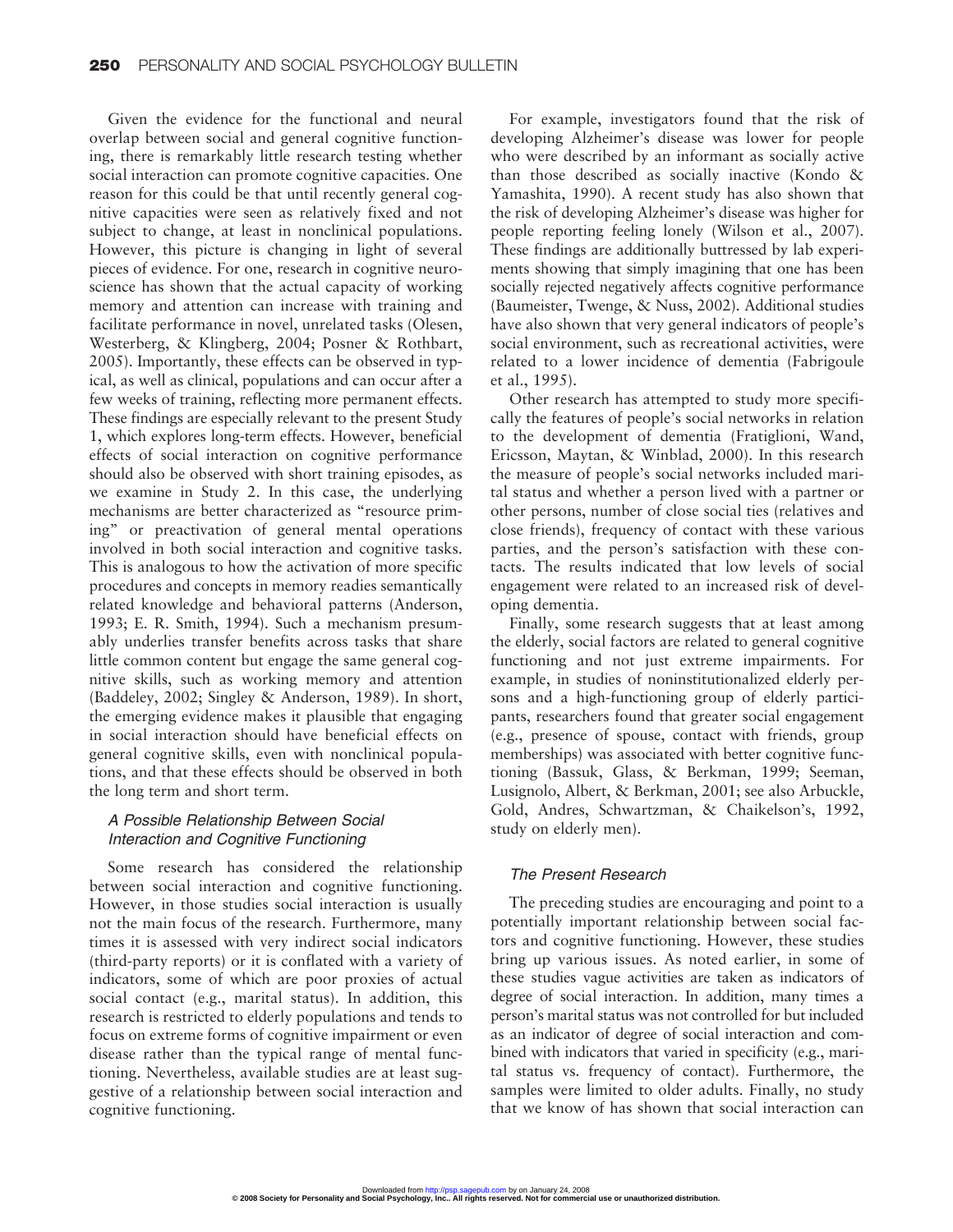have a direct, causal influence on cognitive performance and that such effects can result from even small amounts of social interaction, a finding with potentially important implications.

In addition to the preceding points, the available research also leaves unclear two critical issues. The first issue is the generality of the social interaction effect. Does social interaction create cognitive benefits only after substantial periods of time, say months, years, or decades, and is this what is being captured with the study of older adults? Or could the positive effects of social interaction be apparent even for people who have undergone little cognitive decline? Furthermore, can such cognitive benefits be visible only after a short social interaction episode? The second critical issue is the causal direction. All the social interaction studies so far have looked at this via correlational measures. This obviously raises the issue of whether social interaction per se promotes cognitive functioning or cognitive functioning promotes interaction.

The present research sought to clarify these issues. As a first step, Study 1 used a survey methodology to examine whether there is a relationship between cognitive functioning and specific measures of social interaction, rather than nonspecific indicators. Furthermore, this study focused on cognitive functioning, not extreme impairment, and whether it relates to social interaction across different age groups, not just older adults. If a relationship exists between social interaction and cognitive functioning across age groups, this would suggest that anyone can stay sharper mentally by engaging in more social interaction, assuming the relationship is causal in nature. Study 2 focused on this latter issue by examining the cognitive effects of social interaction in a group of younger adults. If cognitive benefits occur, this would provide a conservative causal test of the direction of influence from social interaction to better cognitive functioning given that on average younger adults have undergone little cognitive decline (Park, 2000), in addition to showing that small amounts of interaction can have cognitive benefits.

# **STUDY 1**

#### Method

*Study population.* The data for Study 1 came from personal interviews from the Survey of Americans' Changing Lives (House, 1986) and consisted of a national, stratified area probability sample (3,610 of 3,617 interviews available for analysis because of missing responses). The age range of the participants was 24–96 years of age. The topics covered in the interviews included interpersonal relationships, sources of satisfaction, social interactions and leisure activities, illness and traumatic life events, employment and financial status, physical and psychological well-being, cognitive functioning, and other lifestyle and demographic characteristics.

*Dependent variables: Cognitive functioning.* As part of the interview, the interviewers assessed participants' cognitive functioning using the mini-mental exam (Folstein, Folstein, & McHugh, 1975). The measure deals with participants' knowledge of personal information (e.g., mother's maiden name) and current events (e.g., "Who is the president of the United States?"; range of scores  $= 0-7$ ). The mini-mental exam also includes a simple test of working memory, in which participants are given a number (i.e., 20) and asked to subtract 3, and to keep subtracting 3 from each new number they get. Performance consists of the number of times participants are able to count backward by three (range of scores = 0–6). Total cognitive performance was computed by adding the score on the general knowledge questions to the score on the memory test, with higher scores indicating better cognitive performance.

*Independent variables: Social interaction.* The social interaction variable was simple and clearly got at the amount of social interaction in which the participants engaged. The measure consisted of the mean of standardized responses to two questions  $(r = .29)$ . These questions assessed the number of times participants talked on the phone with friends, neighbors, and relatives and how often they got together with these same parties. These questions were answered on 6-point scales (1 = *never*, 3 = *once a week* [*month*], 6 = *more than once a day* [*week*]).

*Covariates.* We controlled for relevant demographic variables, including participants' age (measured in years), level of education (the higher the number, the higher the grade completed), race and ethnicity, gender, household income (coded as a continuous variable), and whether participants were married or living with a partner  $(0 = no, 1 = yes)$ .

In the analysis we also controlled for measures of physical health and daily activity levels. The physical health measure consisted of the number of chronic health conditions reported by the participant (e.g., incidence of arthritis or rheumatism, high blood pressure, diabetes, fractures) (range  $= 0-7$ ). The measure of physical health is particularly important as a control variable because it is a strong candidate for explaining variation not only in sociability (if you are ill you are unlikely to be very social) but also cognitive functioning (mental decline reflects physical decline).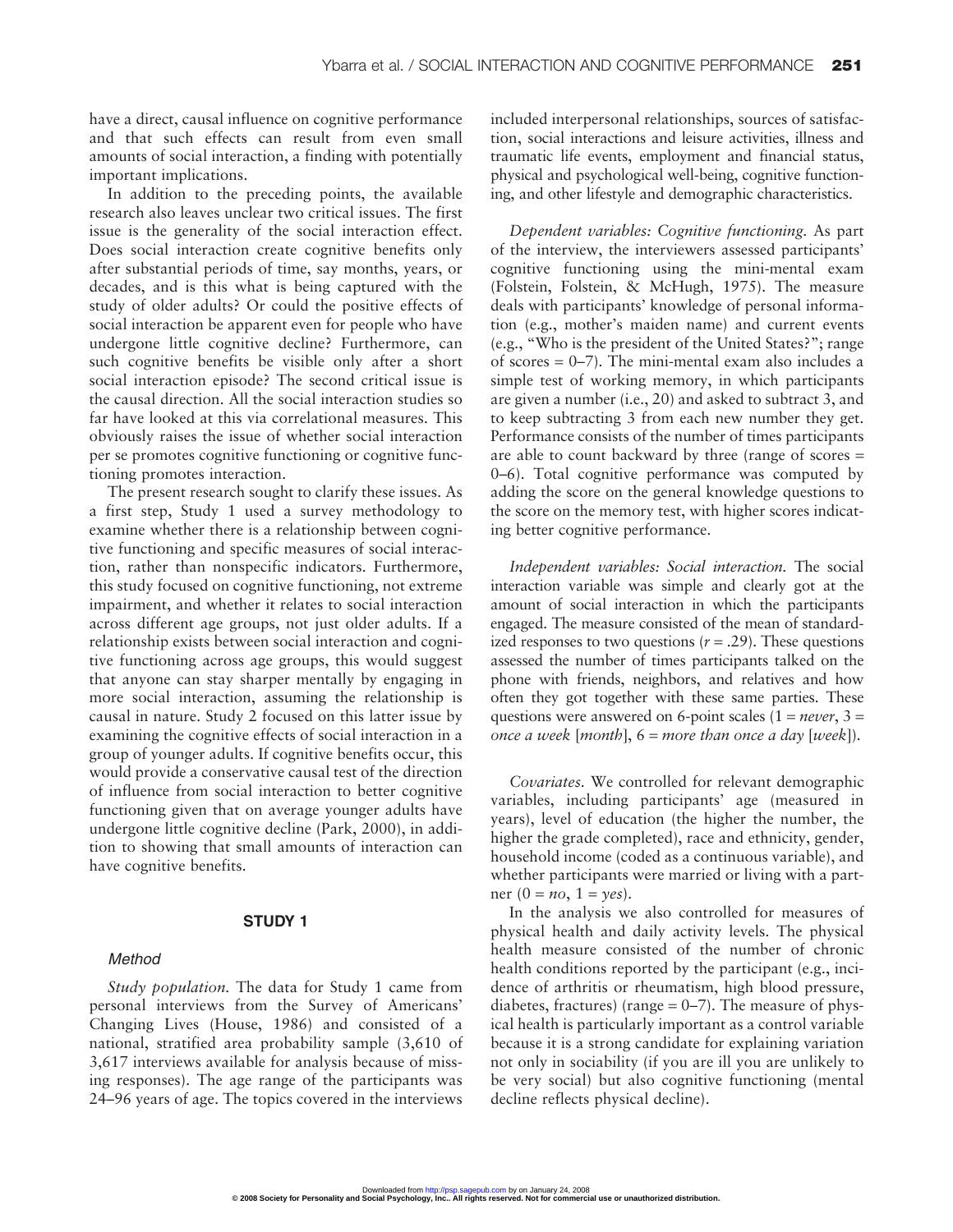| Age Group                       | М     | SD.  |
|---------------------------------|-------|------|
| Age range 24–41 ( $n = 1,183$ ) |       |      |
| Social interaction              | 4.54  | 1.10 |
| Cognitive performance           | 11.74 | 1.76 |
| Age range 42–64 ( $n = 1,220$ ) |       |      |
| Social interaction              | 4.33  | 1.19 |
| Cognitive performance           | 11.28 | 2.25 |
| Age range 65–96 ( $n = 1,207$ ) |       |      |
| Social interaction              | 4.43  | 1.25 |
| Cognitive performance           | 10.54 | 3.02 |

**TABLE 1:** Means and Standard Deviations for the Measures of Social Interaction and Cognitive Performance as a Function of Age Group

NOTE: The means for the measure of cognitive performance are based on 7 extra participants (3 for middle age and 4 for older age) who had missing social interaction data.

Participants' assessments of their activities of daily living consisted of their responses to two questions that were scored on 4-point scales  $(r = .30)$ . These questions measured the degree to which participants engaged in active sports or exercise, and how often they took walks  $(1 = often, 4 = never)$ . Higher scores on this index indicate lower levels of daily activity.

The experience of depression has been associated with impaired cognitive functioning in many studies (Whalley, 2001). Therefore, we also controlled for participants' depressive symptoms. These consisted of four items that assessed the degree to which participants endorsed negative self-views and felt low self-efficacy, for example, "At times I think I am no good at all" and "There is really no way I can solve the problems I have." These questions were answered on 4-point scales (1 = *strongly agree*, 2 = *agree somewhat*, 3 = *disagree somewhat*, 4 = *strongly disagree*; Cronbach's alpha = .68). The items were recoded so that higher scores indicate more depressed tendencies.

#### Results and Discussion

Table 1 presents the means for the social interaction and cognitive performance measure as a function of age group. The regression analyses were conducted as a two-stage elimination procedure. In the first stage only the covariates were entered into the model predicting cognitive performance. Any covariate that failed to meet the  $p < 0.10$  criterion was excluded from the subsequent regression models. The excluded covariates were income level, daily activity level, and physical health.<sup>2</sup>

The second stage of the analysis involved classifying participants into one of three groups as a function of their age, young (24–41), middle age (42–64), and older age (65–96; see Table 2 for regression model results).

| TABLE 2: | Regression Models Testing the Relationship Between the     |
|----------|------------------------------------------------------------|
|          | Measure of Social Interaction and the Measure of Cognitive |
|          | Performance as a Function of Age Group, Controlling for    |
|          | Reliable Covariates From Stage 1 of Analysis               |

| Multivariate Model | Cognitive Performance |       |  |
|--------------------|-----------------------|-------|--|
|                    | b                     | p     |  |
| Age range 24–41    |                       |       |  |
| Social interaction | .08                   | .007  |  |
| $R^2$              | .34                   |       |  |
| Age range 42–64    |                       |       |  |
| Social interaction | .05                   | .05   |  |
| $R^2$              | .49                   |       |  |
| Age range 65–96    |                       |       |  |
| Social interaction | .094                  | .0001 |  |
| $R^2$              | .55                   |       |  |

Then we performed separate regression analyses within each age group that included the covariates that met the stay criterion described previously and, more importantly, the social interaction variable. A backward elimination method, with a stay criterion of  $p < .05$ , was used to determine whether social interaction predicted cognitive functioning at the final stage of the regression analysis. The results indicated that social interaction was a reliable predictor of cognitive performance. The more participants interacted socially by talking to and visiting friends and relatives, the better their performance on the measure of cognitive functioning. Importantly, this predictive relationship was reliable for each of the age groups, including the youngest.

The findings from Study 1 indicate that the more socially engaged participants were, the higher their level of cognitive performance. This goes beyond available research in several ways. We had a direct measure of the amount of social interaction, and we studied a typical range of cognitive performance. More importantly, we examined people of various ages and found that this relation holds across the whole age spectrum, in the elderly, middle-age, and youngest groups.

The finding of a reliable association between specific measures of social interaction and cognitive performance among the youngest group is important not only empirically but theoretically as well. Specifically, it suggests that the effect of social interaction does not require an expanded time line before the benefits become apparent. And the implications of this possibility are not trivial, as even a few social interactions may potentially have recognizable benefits on cognitive performance.

It is important to note that the evidence for Study 1, and that of the previously reviewed research showing a relationship between social factors and cognitive functioning, is correlational in nature. Thus, one goal of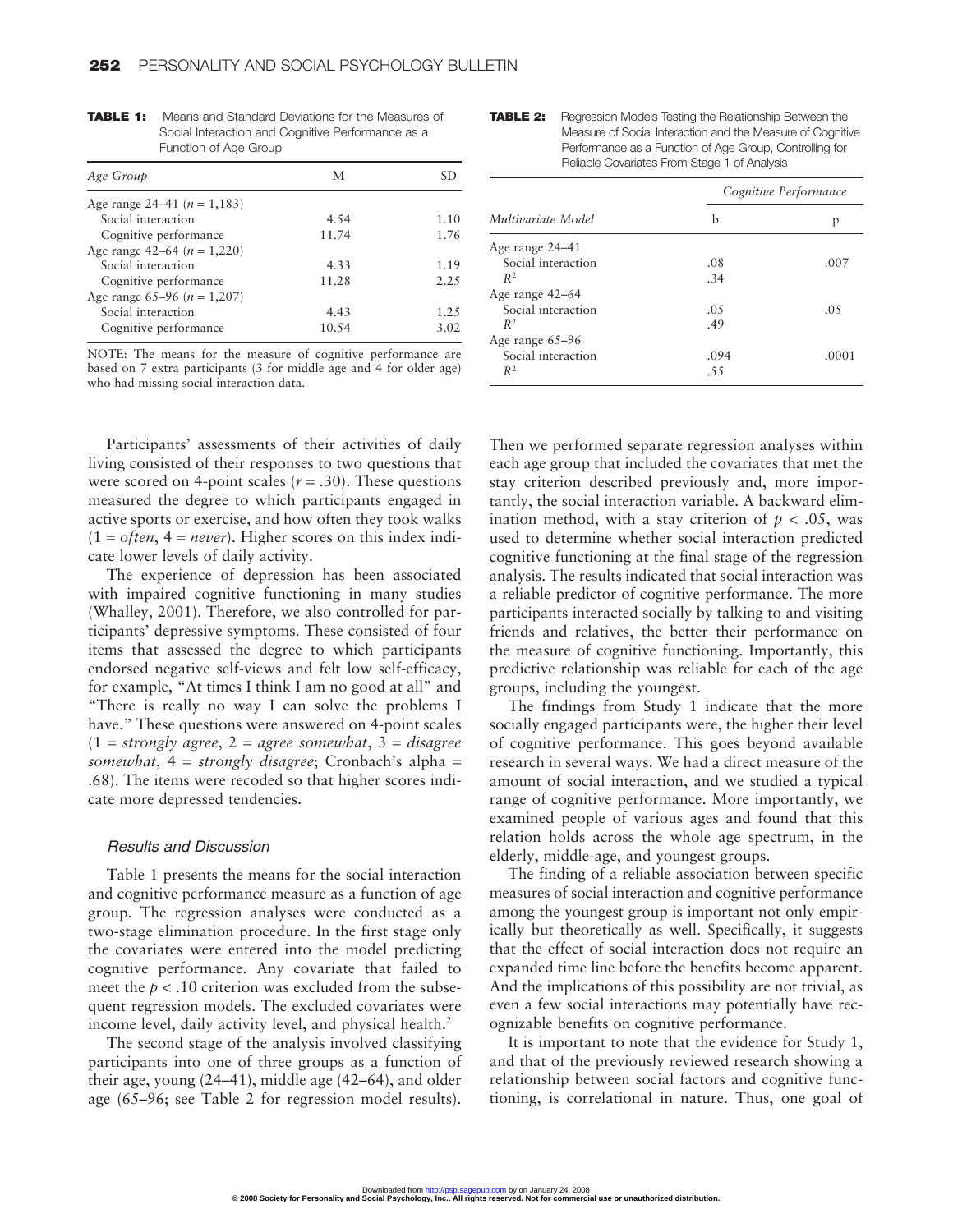Study 2 was to conduct an experiment to determine whether social interaction in a group of younger adults can have a causal influence on cognitive performance. Related to this goal, Study 2 also tested the idea of whether a small amount of social interaction can have positive cognitive effects.

# **STUDY 2**

The participants in Study 2 were randomly assigned to one of three conditions. These included a *social interaction* condition, an *intellectual activities* condition, and a *control* condition. The control and intellectual activities conditions were included as comparisons. Given the proposed, stimulating nature of "intellectual" and more academic activities (e.g., Schooler, Mulatu, & Oates, 1999), we hypothesized that participants in the intellectual activities condition would outperform those in the control condition. Of greater interest, given our argument that social interaction also helps exercise people's brains and minds, and the correlational findings from Study 1, we hypothesized that participants in the social interaction condition would also outperform the controls. We had no strong theoretical basis for expecting differences in performance between the two experimental conditions, but a lack of a difference between the two would help support the idea that social interaction is similarly stimulating as activities traditionally characterized as "intellectual" in nature.

#### Method

Seventy-six participants (age range 18–21) took part in the experiment. The participants were randomly assigned to one of three conditions in which they were run as dyads by an experimenter blind to the hypotheses. Participants in the social interaction condition engaged in a discussion of a social issue for 10 min. The issue, which was the same for all participants, involved privacy protection, especially in light of recent technological advances and political events. Through the toss of a coin the experimenter assigned participants to either the pro or con position. Then they were given 4 min to read through the description of the topic and formulate their positions. They were then given the remaining 6 min to carry out their discussion, with the participant assigned the pro position asked to start the discussion.

Participants in the intellectual activities condition did not interact with each other. Their activity consisted of three tasks, a reading comprehension task (3 min), a crossword puzzle (4 min), and a mental rotation task (3 min; total time for the tasks combined was always 10 min). The participants were told that it was okay if they did not finish the tasks in the allotted time. Control participants also did not interact with each other, but their task, which involved watching a 10-min clip of the sitcom *Seinfeld*, did have a social component. This aspect of the control condition helps to additionally distinguish the processes operating in the social interaction condition, as research has shown that watching television can help people satisfy social needs for interaction (Gardner, Pickett, & Knowles, 2005). If the social interaction participants cognitively outperform the controls, such a finding would suggest that face-to-face interaction or interacting with a live person is important in realizing cognitive benefits.

Immediately following the 10 min, regardless of condition, we asked participants to evaluate the activity they were asked to perform (i.e., social interaction, intellectual activities, or film clip), indicating how engaging, stimulating, and enjoyable they found the task to be (answers ranged from  $1 = not$  *at all* to  $6 =$ *very much so*; Cronbach's alpha = .80).

Following the evaluation of the respective activities, for the next phase of the experimental session we assessed participants' cognitive functioning. Although we could have used the cognitive functioning measure from Study 1 for ease of administration, in this study we used two different cognitive performance measures that were more stringent and intensive. They included a measure of processing speed and working memory. Both of these types of measures have been associated with various forms of cognitive performance and measures of IQ (e.g., Schatz, Kramer, Ablin, & Matthay, 2000).

The speed of processing task involved making same/ different judgments as quickly as possible about two patterns of dots that were presented side by side on a sheet of paper (Park et al., 1996). On each sheet of paper there were multiple pairs for the participants to compare. The participants were timed and given 45 s per sheet (three sheets total) to do as many pattern comparisons as possible. The speed of processing score was determined by taking the number of comparisons participants answered correctly (across the three sheets) and dividing this number by the number of comparisons attempted to take accuracy into account.

The working memory task (reading span task) required participants to answer questions about sentences read aloud to them by the experimenter (processing component) while maintaining an element from each sentence in memory (storage component; Salthouse & Babcock, 1991). Initially participants were presented with three sets of two objects. Then participants immediately had to recall the objects. If they recalled at least two of the three sets of two objects, they moved to the next trial. For this next trial participants were presented with three sets of three objects. If they could recall two of the three sets (of three objects) correctly they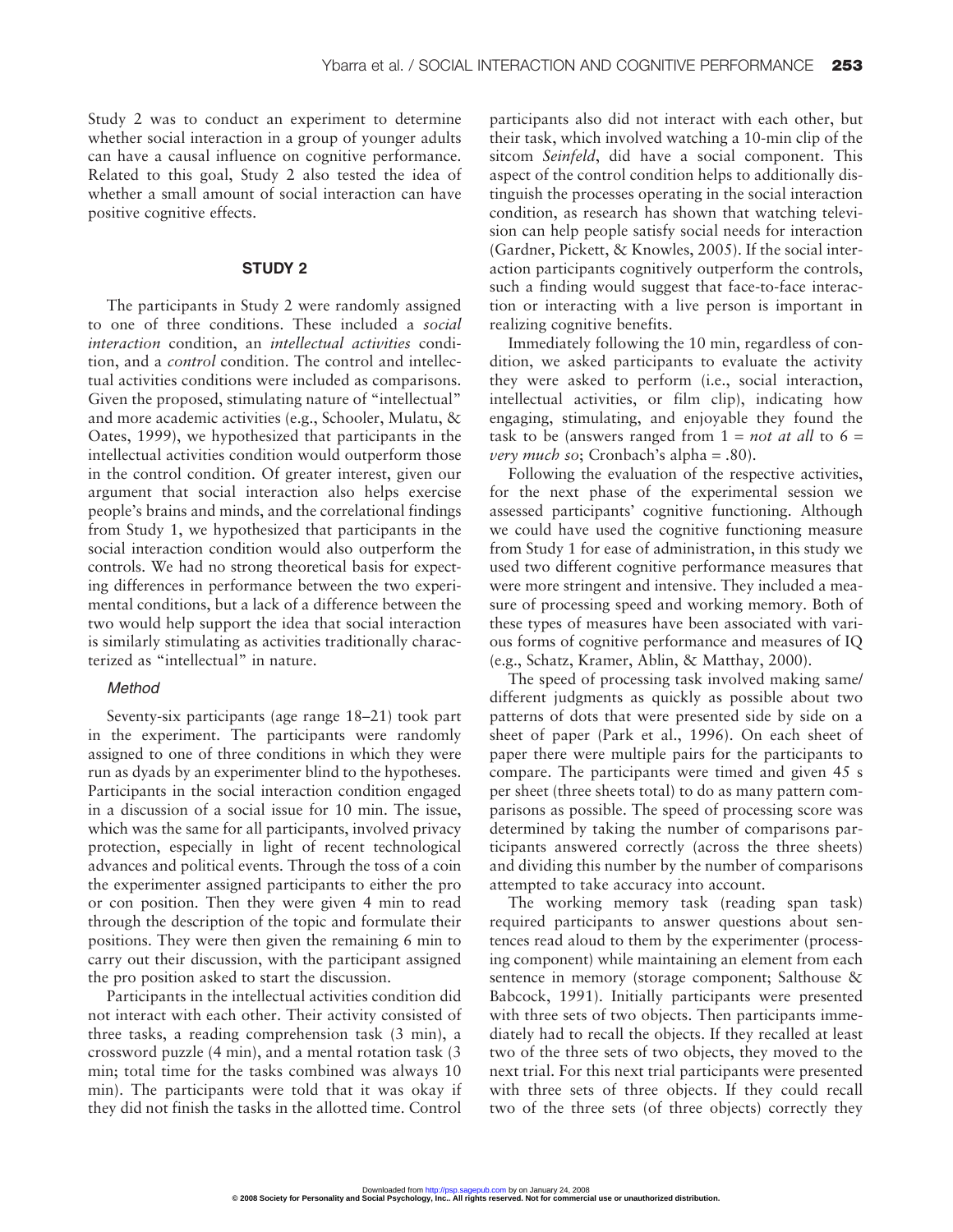|                                  |                    |           | Condition    |               |            |       |
|----------------------------------|--------------------|-----------|--------------|---------------|------------|-------|
|                                  | Social Interaction |           | Intellectual |               | Control    |       |
|                                  | $(n = 26)$         |           | $(n = 25)$   |               | $(n = 25)$ |       |
| Cognitive Performance<br>Measure | М                  | <b>SD</b> | М            | <sub>SD</sub> | М          | SD.   |
| Speed of processing              | 0.95               | 0.042     | 0.94         | 0.045         | 0.91       | 0.071 |
| Working memory                   | 10.54              | 1.42      | 10.52        | 2.02          | 9.48       | 1.39  |

**TABLE 3:** Cognitive Performance as a Function of Experimental Condition

NOTE: The greater the score, the better the performance.

proceeded to the next trial, and this could have continued until participants were presented with three sets of eight objects. The total number of correctly recalled sets (across trials) was taken as the measure of working memory performance.

Finally, after the working memory task participants filled out some demographic questions and were then fully debriefed and given course credit for their participation.

#### Results and Discussion

Table 3 shows the results of the experiment. For each dependent measure (speed of processing, working memory), we had two questions. First, does each of the two experimental groups (intellectual, social) differ from the control group? Second, do the two experimental groups differ from each other? We first conducted overall ANOVAs on each measure of cognitive performance and then followed up with planned contrasts to answer these questions.

In terms of performance on the speed of processing task (number correct/number attempted), there was an overall difference in cognitive performance among the conditions,  $F(2, 73) = 3.91$ ,  $p < .02$ . Planned contrast analysis on the means shown in Table 3 revealed that the participants in the intellectual activities condition outperformed controls,  $F(1, 48) = 4.23$ ,  $p < .04$ . Of greater interest, social interaction participants also outperformed controls,  $F(1, 49) = 5.72$ ,  $p < .02$ . In addition, the two experimental groups did not differ from each other,  $F(1, 49) < 1.00$ . Importantly, there was no difference in the number of attempts by participants across the three conditions ( $M_{\text{Intellectual}} = 17.12$ ,  $M_{\text{Social}} =$ 17.77,  $M_{\text{Control}} = 18.40$ ,  $F(2, 73) = 1.17$ ,  $p < .31$ . Thus, all participants were equally engaged with the second phase of the experimental session.

Working memory performance yielded equivalent results, with overall performance differences across conditions,  $F(2, 73) = 3.46$ ,  $p < .04$ . Contrasts revealed that intellectual activities condition participants outperformed controls in terms of working memory performance,  $F(1, 48) = 4.49, p < .04$ . Similarly, social interaction participants also outperformed controls,  $F(1, 49) = 7.23$ ,  $p < .01$ . Again, both experimental groups did not differ from each other,  $F(1, 49) < 1.00$ .

Before the assessment of cognitive performance, we asked participants to evaluate the activities they performed (i.e., how enjoyable, engaging, stimulating they found the activities to be; 1 = *not at all*, 6 = *very much so*). Responses to these questions are of interest because it could be argued that mood or related motivational differences due to the experimental manipulation could have influenced cognitive performance. For example, participants in the video clip condition might have really enjoyed their activity and might have wanted to prolong it, which could have subsequently lowered their motivation when they were put through the cognitive performance measures. Although the lack of a difference on the number of attempts on the speed of processing task helps argue against this possibility, we wanted to examine the effects, if any, of how the activities were evaluated. We first analyzed whether there were any differences in evaluation. A between-subjects ANOVA across the three conditions showed no reliable differences,  $F(2, 73) = 2.74$ ,  $p < .07$ . And even though there was a trend toward an overall difference, both the control (video) and social interaction conditions were rated more favorably than the intellectual activities condition and not differently from each other ( $M_{\text{Intellectual}} =$ 3.39,  $M_{\text{Social Integration}} = 4.05$ ,  $M_{\text{Control}} = 3.91$ ). This in itself also argues against such an alternative account.

To further buttress this aspect of the results, we included the activity evaluation score as a covariate and repeated the analyses for speed of processing and working memory. The addition of this covariate did not alter the results for either measure of cognitive performance: speed of processing,  $F(2, 72) = 3.91$ ,  $p < .02$ ; working memory,  $F(2, 72) = 3.38$ ,  $p < .04$ .

The results from Study 2 showed that short-term social interaction lasting 10 min boosted participants' cognitive performance to a comparable extent as having participants engage in so-called intellectual activities for the same amount of time. To our knowledge, this experiment represents the only causal evidence of the facilitative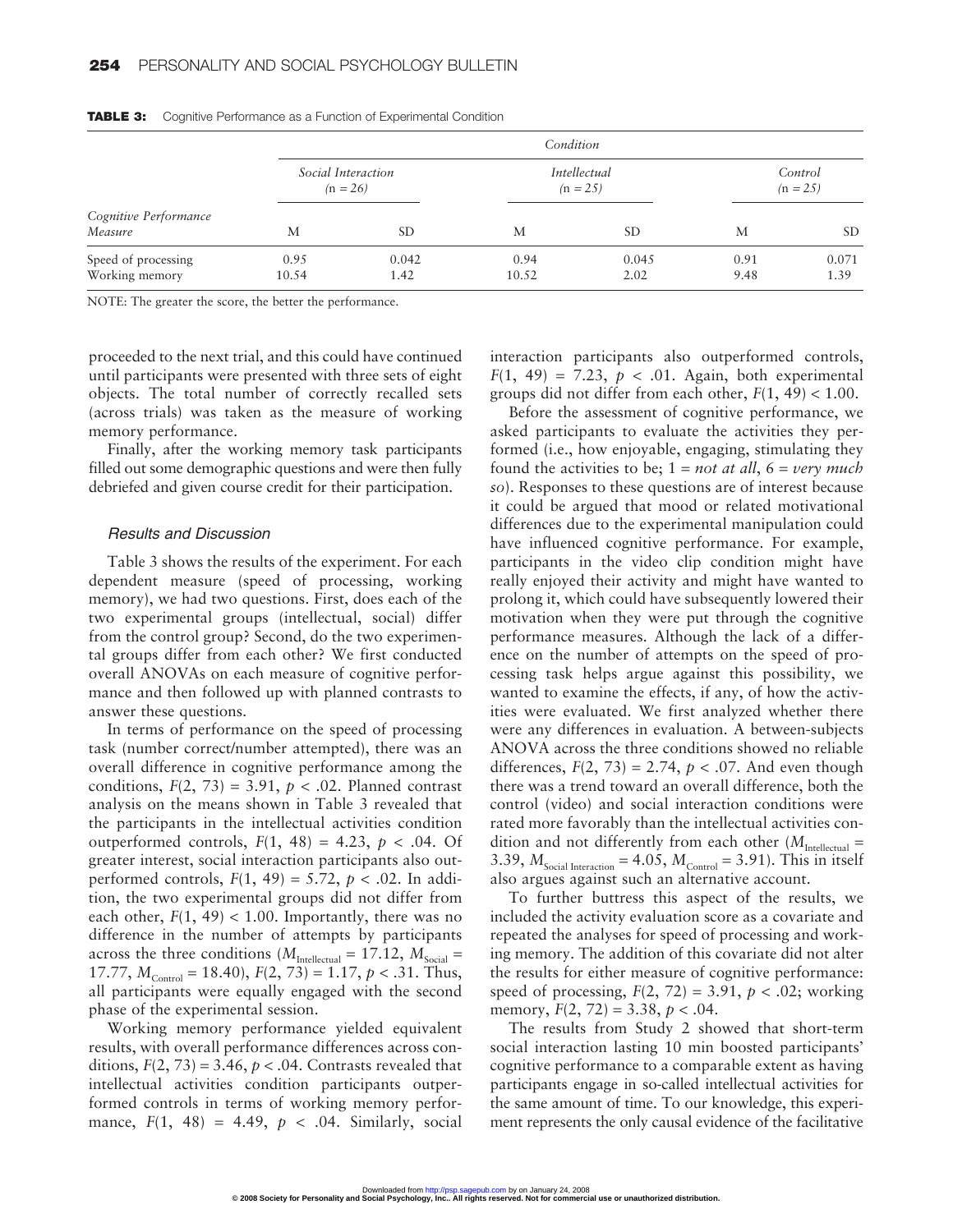effects of direct social interaction on cognitive performance (and maybe the only causal test of the influence of intellectual activities as well).

The focus on cognitively thriving younger adults in the present study, in addition to extending the purview of the social interaction–cognition link, served as a conservative test of the proposed causal influence of social interaction on cognitive functioning given that older adults perform more poorly than younger adults on a variety of cognitive functioning tasks (refer to Study 1; see also Craik, & Byrd, 1982; for a review see Park, 2000). Along more theoretical lines, the findings indicate that the effects of social interaction can be relatively immediate and can result from just a small amount of social interaction.

Experimenter observations of the social interactions in the present study indicated that participants planned their positions, took turns sharing them, anticipated the partner's points, and readied their counterpoints. Save for the constraints in which the interaction took place, the interactions appeared for the most part natural and coordinated. Although we do not have direct evidence for this, the interactions likely triggered the use of perspective taking, planning, and inference generation, processes that have been associated with executive functioning (Amodio & Frith, 2006; Baddeley, 2002). We posit that it is this that allows social interaction, through the preactivation of cognitive resources, to boost subsequent mental performance in a similar way to how the activation of specific concepts in memory readies semantically related knowledge and processes (Anderson, 1993; E. R. Smith, 1994). We argue that this process of resource priming (brief exercises of executive functions), which helps explain the effects of Study 2, if practiced regularly can create a more chronic elevation of cognitive resources, which may be the process captured in Study 1 (Olesen et al., 2004; Posner & Rothbart, 2005).

At this point, our findings and interpretation agree with cognitive and social neuroscience research, but only through future research will we be in a position to accept these interpretations more confidently. Some of this work might involve, for example, studying different types of interactions (getting to know someone or chitchatting vs. discussion of an issue), manipulating the issue under discussion, introducing greater structure into the social interaction to target specific social cognitive processes (e.g., separately manipulating perspective taking, mentalizing, or inhibition components), and using neuroscience techniques to understand neural changes underlying the observed effects. We will continue our considerations of how social interactions can differ and their likely effects on cognition in the general discussion.

# **GENERAL DISCUSSION**

Both studies suggest a facilitative effect of social interaction on intellectual performance. Study 1 showed that specific indicators of social interaction predicted cognitive performance among cognitively healthy participants and that this effect extends across a wide age spectrum, including the youngest participants. This study extended previous research with elderly and cognitively impaired populations. Study 2 followed up on these results by focusing on younger adults and the possibility that small amounts of social interaction can have causal effects on boosting cognitive performance. Compared to control participants, participants who interacted socially for 10 min showed better cognitive performance, performance equivalent to that displayed by participants engaged in so-called intellectual activities.

The findings showing that younger adults can reap cognitive benefits from socializing expand our conceptions of the social interaction–cognition link. Not only do the results show that the effect is causal but that the process is very sensitive to small amounts of social interaction. Reliance on the survey results with elderly participants, barring any consideration of measurement issues, provides little clue that such an effect could occur so immediately.

The process thus seems aligned with the possibility that social interaction can "exercise" general cognitive processes (working memory, speed of processing, inhibition) in the service of social cognition (e.g., empathy, mentalizing, symbolic interaction). It is possible that as people engage socially and mentally with others, they receive relatively immediate cognitive boosts, which then facilitate subsequent social interactions, receiving additional cognitive boosts, and so forth. This perspective suggests that anyone, older and younger alike, can do things that come naturally to most of us to stay cognitively engaged.

More generally, the current findings fit with the emphasis in the social cognition literature on the role of general processing resources in person perception and judgment (Lieberman et al., 2002). They also fit with recent research showing real practice-related changes in brain substrates underlying such fundamental functions as attention, working memory, and processing speed (Olesen et al., 2004; Posner & Rothbart, 2005). Importantly, these changes can occur in typical populations and can have short-term influences, presumably based on general mechanisms of activation, as well as long-term influences, presumably based on structural changes (Draganski et al., 2004). These findings are also consistent with research on other species showing that social enrichment improves cognitive performance, neuronal growth, and overall brain mass (Bennet, Rosenzweig,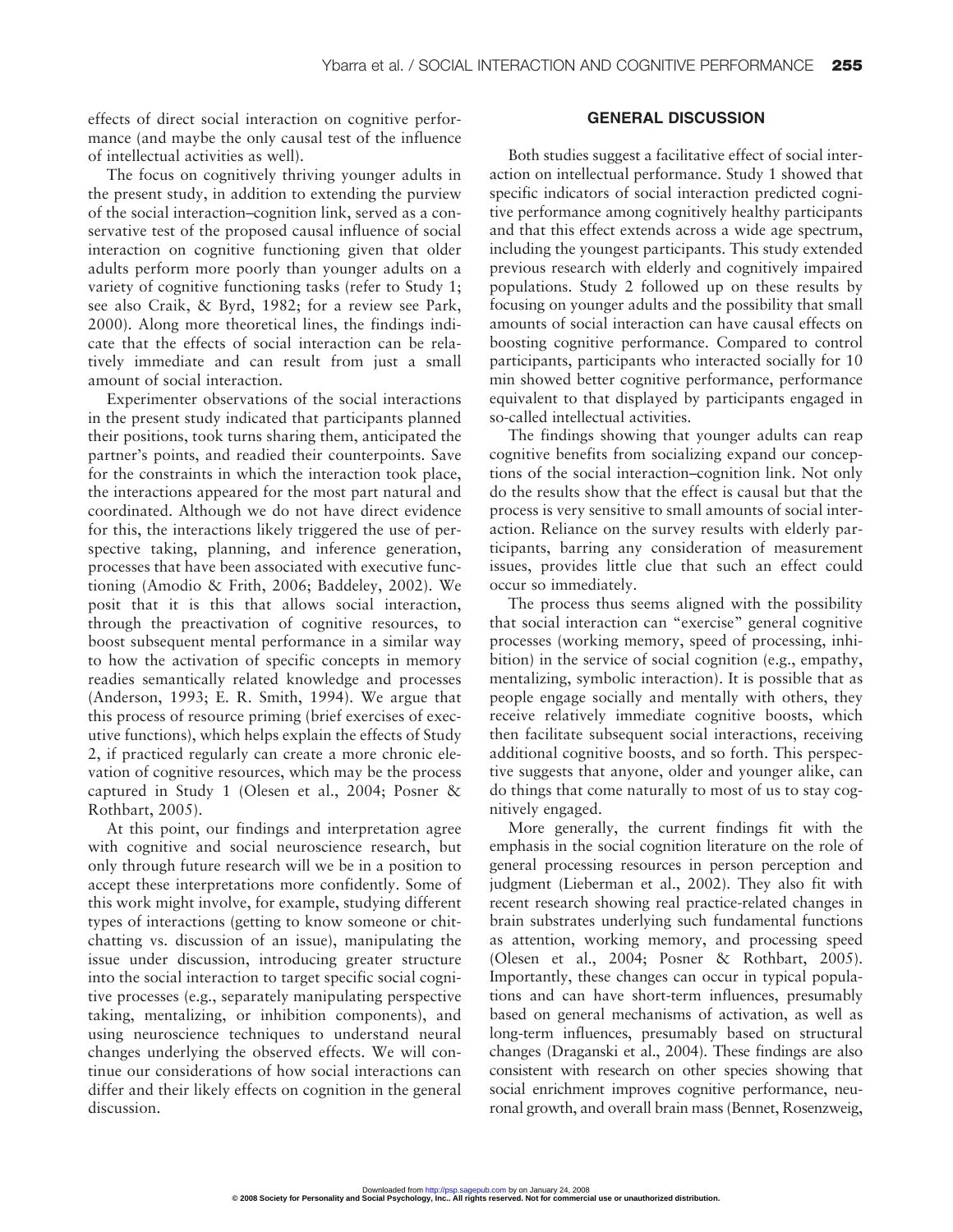& Diamond, 1969; Cummins, 1973; Lipkind, Nottebohm, Rado, & Barnea, 2002; Lomassese et al., 2000; Menzel, Davenport, & Rogers, 1970; Sandeman & Sandeman, 2000).

#### The Nature and Tenor of the Social Interaction

One issue that remains unclear from the present research is whether all types of social interaction can have a positive effect on cognitive performance. Some available research, although varying in method from the present research, suggests that some social interactions can be cognitively depleting (Finkel et al., 2006; Richeson & Trawalter, 2005; Richeson, Trawalter, & Shelton, 2005). For example, using a measure of inhibition, Richeson et al. (2005) showed that individuals high in prejudice or who had concerns about being viewed as prejudiced were worse at inhibiting interfering responses on a Stroop task. The research by Finkel et al. (2006) using as outcome measures anagrams and analytical tests from the Graduate Record Exam found depletion effects following interactions that were asynchronous or high-maintenance in nature. Both sets of findings were explained in terms of self-regulation deficits, although the emphases differed.

At a broader level, though, it may be possible to integrate these findings with the present research. Whether a social interaction is cognitively draining or cognitively energizing may depend on several factors. Most generally, it is worth noting that the emergence of facilitation or depletion effects with executive function tasks depends on the extent of resource pre-use. As an analogy, before a competition, athletes engage in warm-up exercises, without overdoing them and tiring themselves out. Similarly, performance on executive function tasks should benefit from earlier tasks with low and moderate difficulty and self-timing that allows for rest (e.g., our Study 2), but performance may be temporarily impaired by earlier tasks with high levels of difficulty, as typically used in depletion experiments (Muraven & Baumeister, 2000).

More specific to the nature of the social interactions, their effects should generally depend on whether the context involves approach or avoidance tendencies, two core aspects of how people tend to relate to each other (Chance, 1988). Social interactions that trigger avoidance are likely to be surrounded by a lack of structure or norms or an asynchronous dynamic, or they may involve people who under normal circumstances might not interact with each other or do so warily (e.g., strangers, outgroup members). Such social interactions may induce uncertainty and anxiety about what the other persons are like, how they will react, or what they are likely to do (cf. Stephan & Stephan, 1985), outcomes that may be particularly lethal to the ability to self-regulate and to concomitant cognitive performance. In the research by Richeson et al. (2005), participants were made to feel concerned that they might be viewed as prejudiced, which might have induced anxiety and uncertainty, especially when they were told they would be videotaped and asked to disclose their opinions on racially sensitive topics. It is also possible that the highmaintenance conditions in the research by Finkel et al. (2006) might have induced frustration and facilitated inferences that the partner was not to be trusted, an outcome with the potential to short-circuit processes such as perspective taking.

Other interactions, in contrast, are more structured or allow for coordination, or may involve people who are more likely to interact with each other (e.g., friends, ingroup members). Such interactions, instead of eliciting a self-protective, reactive stance, may induce greater security, less anxiety, and at times greater communality. This captures to some degree the nature of the social interaction used in Study 2, in which participants interacted in a structured setting in which they were relatively interdependent and had to try to predict and understand each other's position. It may be this aspect of the social interaction that promotes a cognitive style that supports consequent cognitive boosts.

Finally, the possibility exists that the outcome measures used across the different studies may also play a role in determining whether cognitive depletion or cognitive boosts occur. Richeson et al. (2005) used a test of cognitive inhibition, whereas Finkel et al. (2006) used anagram and analytical reasoning tasks, in addition to tasks that involved handgrip effort and fine motor control. In the present research we used two general measures of cognitive resources, working memory and speed of processing. Further research is thus needed to more clearly determine what aspects of social interaction lead to cognitive boosts or cognitive depletion and the possible role of how cognitive performance is measured. The former emphasis strikes us as a particularly exciting area of inquiry. It has potential implications for research dealing with, for example, the effects of intergroup contact and diversity on cognitive performance, and how supportive and coordinated relationships, both romantic and nonromantic, may allow people to blossom cognitively.

#### Limitations of the Present Research

In addition to the issues discussed previously, a limitation of the present research concerns the correlational nature of Study 1. Although the findings from Study 2 provide causal evidence for the effect of social interaction on cognitive functioning, we cannot draw this conclusion with the same level of confidence for Study 1. The findings from Study 1 are equally suggestive of the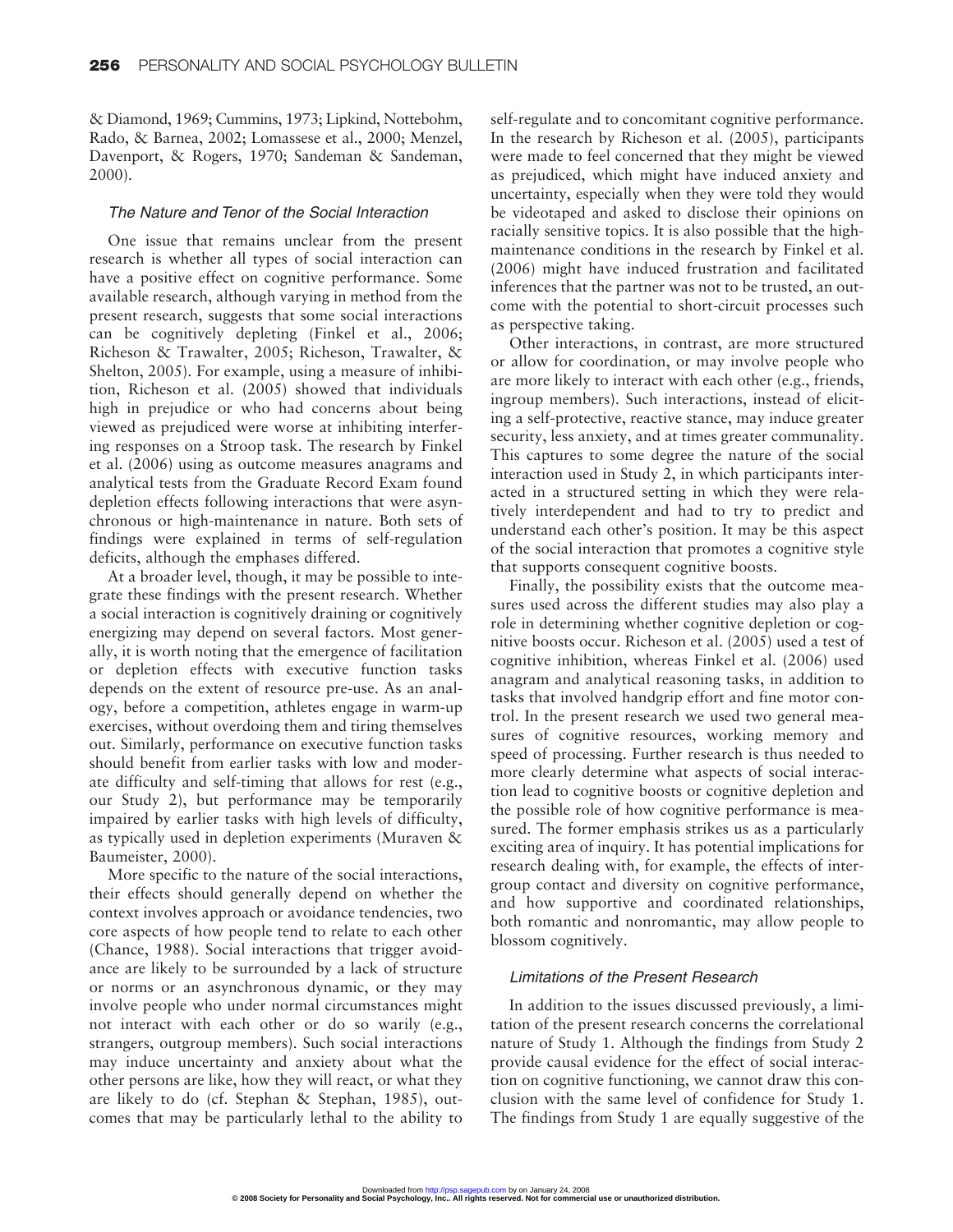idea that people who are functioning better cognitively are better able to enter into social interactions with others, or there could be a third variable that accounts for both of these possibilities. At a broader level, though, the idea that more cognitively able people may enter into more social interactions is not inconsistent with the thrust of the present research. Such a relationship suggests that social interaction demands a requisite level of cognitive functioning, in line with the suggestions put forth by evolutionary biologists (Dunbar, 1992, 1995; Humphrey, 1976). It may indeed be this possibility that allows for social interaction to produce boosts in cognitive functioning, as demonstrated in Study 2.

# The Social Is What We Do, and Thinking Is for Doing

In the Introduction we discussed how an alien visiting from another world would be impressed by the amount of time people spend doing things with other people. What is important to note is that such an alien could pay a visit now, could have visited 50,000 years ago, or 2 million years ago (in the time of *Homo habilis*) and in all cases be impressed by the role of social relations in people's lives. Social connections are at the core of primate life (Jolly, 1966) and are central to the human survival strategy (Barash, 1986; Baumeister, 2005; Dunbar, 1992, 1998).

Given the continual and tonic role of social interaction in people's lives, more specifically, the necessity to navigate a complex web of social relations in a mixedmotive world (Humphrey, 1976), it makes sense that our brains and minds would be very sensitive and responsive to that dimension of experience. Research in evolutionary biology has shown, for example, that the size of the primate neocortex is better predicted by how cognitively taxing a primate's species social environment is (as reflected in group size) rather than the demands of the physical ecology (Dunbar, 1992, 1995; Humphrey, 1976). In humans, research in social cognition has shown that compared to information of a nonsocial nature, people are faster at recognizing information that has social implications (Ybarra, Chan, & Park, 2001). Other research has shown that when people are first getting to know someone, they seek more information about the person's social rather than non-social-related tendencies (Wojciszke, Bazinska, & Jaworski, 1998). People's conversations with others also tend to revolve around the social dimensions of life (Dunbar, Marriott, & Duncan, 1997), and even while sleeping and dreaming people's minds are preoccupied with social relations (McNamara, McLaren, Smith, Brown, & Stickgold, 2005). Social neuroscience research has also shown that the default neural activity present in the human brain is more aligned with the way people process social versus nonsocial information (Mitchell, Heatherton, & Macrae, 2002). People's psychology appears to be consistently attuned to the social world.

The social readiness of people's minds makes sense given that people's cognitive abilities many times operate in the service of social coordination and staying socially connected. In turn, social interaction and relationships not only sharpen our knowledge and social skills but also strengthen the cognitive processes that underlie those skills, which may then ready people for greater connection and effectiveness in dealing with others. Thus, an important outcome of social interaction appears to be mental sharpness, which in itself may play a central role in helping us enjoy the many other benefits that come from being socially connected. Thinking many times is for being social, and being social supports our thinking.

#### Conclusion

The current analysis complements other recommendations given for maintaining a healthy brain and mind (e.g., Verghese et al., 2003; Wilson et al., 2002). Usually it is assumed that activities that work the brain and mind are of a more "intellectual" and "technical" nature, such as reading, developing new hobbies, and learning to appreciate new aspects of one's culture (e.g., art, music). Such activities should undoubtedly play a role in keeping the brain and mind healthy.

But in light of current research and discussion, it may not be inappropriate to rephrase Descartes' philosophical statement as "I think about and with others, therefore I am." Other needs that are basic to us, such as being socially connected (Baumeister & Leary, 1995), by their very nature when fulfilled will engage people mentally. The mental gymnastics that come with social interaction need not take the place of other activities that exercise our minds, but they may produce the byproduct, whether intentional or not, of making our social lives more gratifying while providing boosts to our cognitive functioning.

#### **NOTES**

1. Some critics challenge Putnam's (2000) "Bowling alone" conclusion and suggest that people have as many social contacts now as in the past but that much of this social interaction has shifted to the Internet. However, what might be critical for proper cognitive and physical functioning is actual, face-to-face interaction with its dynamic and fast character. No amount of email, even "instant messaging," can supplement face-to-face interaction, as it does not have the same computational demands.

2. The analyses were also performed with all of the covariates included as part of the regression models (no exclusion). These analyses produced the same results as those reported.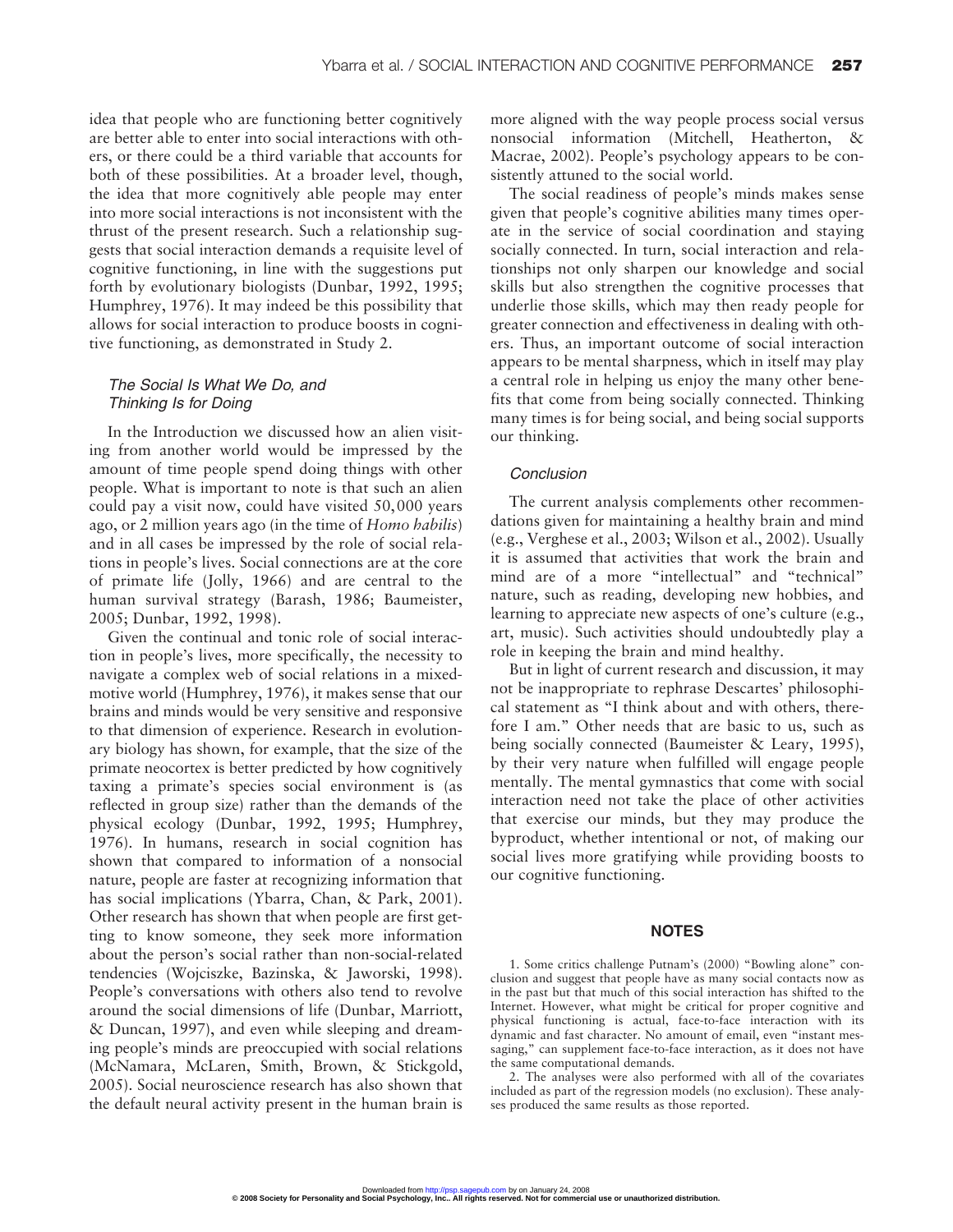#### **REFERENCES**

- Adolphs, R. (2001). The neurobiology of social cognition. *Current Opinion in Neurobiology*, *11*, 231-239.
- Amodio, D. M., & Frith, C. D. (2006). Meeting of minds: the medial frontal cortex and social cognition. *Nature Reviews Neuroscience, 7,* 268-277.
- Anderson, J. R. (1993). *Rules of the mind*. Hillsdale, NJ: Lawrence Erlbaum.
- Arbuckle, T. Y., Gold, D. P., Andres, D., Schwartzman, A., & Chaikelson, J. (1992). The role of psychosocial context, age, and intelligence in memory performance of older men. *Psychology and Aging*, *7*, 25-36.
- Aries, P. (1962). *Centuries of childhood: A social history of family* (Robert Baldick, Trans.). New York: Knopf.
- Baddeley, A. D. (2002). Fractionating the central executive. In D. Stuss & R. T. Knight (Eds.), *Principles of frontal lobe function* (pp. 246-260). New York: Oxford University Press.
- Barash, D. P. (1986). *Sociobiology and behavior*. New York: Elsevier.
- Baron-Cohen, S., & Ring, H. (1994). The relationship between EDD and ToM: Neuropsychological and neurobiological perspectives. In P. Mitchell & C. Lewis (Eds.), *Origins of an understanding of mind* (pp. 183-207). Hillsdale, NJ: Lawrence Erlbaum.
- Bassuk, S. S., Glass, T. A., & Berkman, L. F. (1999). Social disengagement and incident cognitive decline in community-dwelling elderly persons. *Annals of Internal Medicine*, *131*, 165-173.
- Baumeister, R. F. (2005). *The cultural animal: Human nature, meaning, and social life*. New York: Oxford University Press.
- Baumeister, R. F., DeWall, C. N., Ciarocco, N. J., & Twenge, J. M. (2005). Social exclusion impairs self-regulation. *Journal of Personality and Social Psychology*, *88*, 589-604.
- Baumeister, R. F., & Leary, M. R. (1995). The need to belong: Desire for interpersonal attachments as a fundamental human motivation. *Psychological Bulletin*, *11*, 497-529.
- Baumeister, R. F., Twenge, J. M., & Nuss, C. (2002). Effects of social exclusion on cognitive processes: Anticipated aloneness reduces intelligent thought. *Journal of Personality and Social Psychology, 83*, 817-827.
- Bennet, E. L., Rosenzweig, M. R., & Diamond, M. C. (1969). Rat brain: Effects of environmental enrichment on wet and dry weights. *Science*, *163*, 825-826.
- Blumberg, H. P., Stern, E., Ricketts, S., Martinez, D., de Asis, J., White, T., et al. (1999). Rostral and orbital prefrontal cortex dysfunction in the manic state of bipolar disorder. *American Journal of Psychiatry*, *156*, 1986-1988.
- Brunet, E., Sarfati, Y., Hardy-Bayle, M. C., & Decety, J. (2000). A PET investigation of the attribution of intentions with a nonverbal task. *Neuroimage*, *11*, 157-166.
- Cartwright, D., & Zander, A. (1953). *Group dynamics: Research and theory*. Evanston, IL: Row, Peterson.
- Chance, M. R. A. (1988). *Social fabrics of the mind*. Hillsdale, NJ: Lawrence Erlbaum.
- Craik, F. I. M., & Byrd, M. (1982). Aging and cognitive deficits: The role of attentional resources. In F. I. M. Craik & S. Trehub (Eds.), *Aging and cognitive processes* (pp. 191-211). New York: Plenum.
- Cummins, R. A. (1973). Environmentally-induced changes in the brains of elderly rats. *Nature*, *243*, 516-518.
- Damasio, A. R. (1994). *Descartes' error: Emotion, reason, and the human brain*. New York: Putnam.
- Draganski, B., Gaser, C., Busch, V., Schuierer, G., Bogdahn, U., & May, A. (2004). Neuroplasticity: changes in grey matter induced by training. *Nature*, *427*, 311–312.
- Dunbar, R. I. M. (1992) Neocortex size as a constraint on group size in primates. *Journal of Human Evolution*, *20*, 469-493.
- Dunbar, R. I. M. (1995). Neocortex size and group size in primates: A test of the hypothesis. *Journal of Human Evolution*, *28*, 287-296.
- Dunbar, R. I. M. (1998). The social brain hypothesis. *Evolutionary Anthropology*, *6*, 178-190.
- Dunbar, R. I. M., Marriott, A., & Duncan, N. D. C. (1997). Human conversational behavior. *Human Nature*, *8*, 231-246.
- Fabrigoule, C., Letenneur, L., Dartigues, J. F., Zarrouk, M., Commenges, D., & Barberger-Gateau, P. (1995). Social and leisure activities and risk of dementia: A prospective longitudinal study. *Journal of the American Geriatrics Society*, *43*, 485-490.
- Finkel, E. J., Campbell, W. K., Brunell, A. B., Dalton, A. N., Scarbeck, S. J., & Chartrand, T. L. (2006). High maintenance interaction: Inefficient coordination impairs self-regulation. *Journal of Personality and Social Psychology*, *91*, 456-475.
- Fletcher, P. C., Happe, F., Frith, U., Baker, S. C., Dolan, R. J., Frackowiak, R. S., et al. (1995). Other minds in the brain: A functional imaging study of "theory of mind" in story comprehension. *Cognition*, *57*, 109-128.
- Folstein, M., Folstein, S., & McHugh, P. (1975). Mini-mental state: A practical method for grading the mental state of patients for the clinician. *Journal of Psychiatric Research*, *12*, 189-198.
- Fratiglioni, L., Wand, H., Ericsson, K., Maytan, M., & Winblad, B. (2000). Influence of social network on occurrence of dementia: A community-based longitudinal study. *Lancet*, *355*, 1315-1319.
- Frith C. D., & Frith, U. (1999). Interacting minds—A biological basis. *Science*, *286*, 1692-1695.
- Gardner, W. L., Pickett, C. L., & Knowles, M. (2005). Social snacking and shielding: Using social symbols, selves, and surrogates in the service of belonging needs. In K. D. Williams, J. P. Forgas, & W. V. Hippel (Eds.), *The social outcast: Ostracism, social exclusion, rejection, and bullying* (pp. 227-242). New York: Psychology Press.
- Gilbert, D. T., Pelham, B. W., & Krull, D. S. (1988). On cognitive busyness: When person perceivers meet persons perceived. *Journal of Personality and Social Psychology*, *54*, 733-740.
- Gladstone, G. L., Parker, G. B., Malhi, G. S., & Wilhelm, K. A. (2007). Feeling unsupported? An investigation of depressed patients' depression. *Journal of Affective Disorders, 103*, 147-154.
- Heider, F. (1958). *The psychology of interpersonal relations*. New York: John Wiley.
- House, J. S. (1986). *The survey of Americans' changing lives* [Data file]. Ann Arbor, MI: Institute for Social Research.
- House, J. S., Landis, K. R., & Umberson, D. (1988). Social relationships and health. *Science*, *241*, 540-545.
- Humphrey, N. K. (1976). The social function of intellect. In P. P. G. Bateson & R. A. Hinde (Eds.), *Growing points in ethology* (pp. 303-317). Cambridge, UK: Cambridge University Press.
- Jolly, A. (1966). Lemur social behavior and primate intelligence. *Science*, *153*, 501-506.
- Kiecolt-Glaser, J., Garner, W., Speicher, C., Penn, G., & Glaser, R. (1984). Psychosocial modifiers of immunocompetence in medical students. *Psychosomatic Medicine*, *46*, 7-14.
- Kling, A., & Steklis, H. D. (1976). A neural substrate for affiliative behavior in nonhuman primates. *Brain, Behavior and Evolution*, *13*, 216-238.
- Kling, A. S. (1986). Neurological correlates of social behavior. *Ethology and Sociobiology*, *7*, 175-186.
- Kondo, K., & Yamashita, I. (1990). A case-control study of Alzheimer's disease in Japan: Association with inactive psychosocial behaviors. In K. Hasegawa & A. Homma (Eds.), *Psychogeriatrics: Biochemical and social advances* (pp. 49-53). Amsterdam: Excerpta Medics.
- Lieberman, M. D., Gaunt, R., Gilbert, D. T., & Trope, Y. (2002). Reflection and reflexion: A social cognitive neuroscience approach to attributional inference. *Advances in Experimental Social Psychology*, *34*, 199-249.
- Lipkind, D., Nottebohm, F., Rado, R., & Barnea, A. (2002). Social change affects the survival of new neurons in the forebrain of adult songbirds. *Behavioural Brain Research*, *133*, 31-43.
- Lomassese, S. S., Strambi, C., Strambi, A., Charpin, P., Augier, R., Aouane, A., et al. (2000). Influence of environmental stimulation on neurogenesis in the adult insect brain. *Journal of Neurobiology*, *45*, 162-171.
- McGuire, M. T., & Raleigh, M. J. (1986). Behavioral and physiological correlates of ostracism. *Ethology and Sociobiology*, *7*, 187-200.